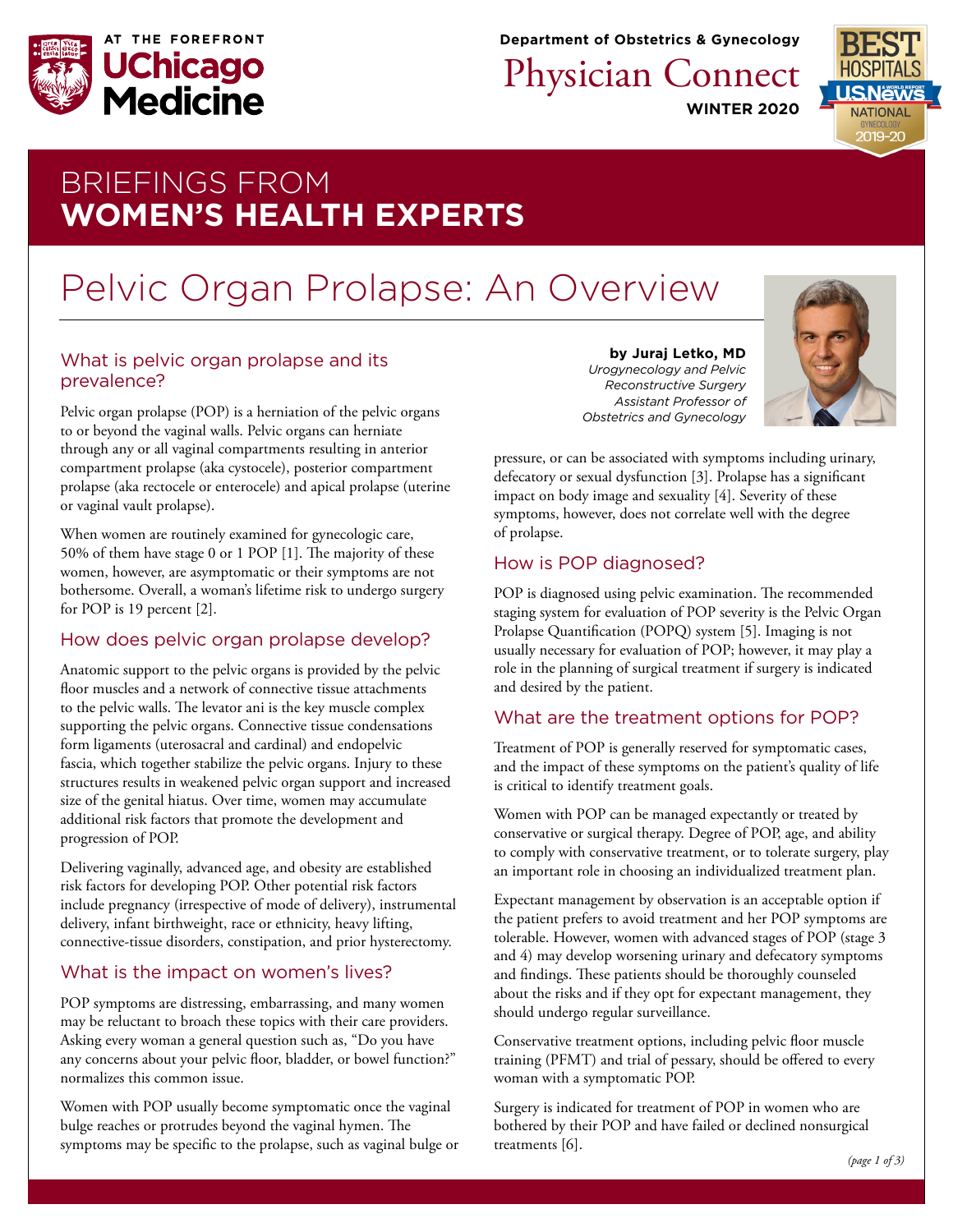#### What are the surgical options for POP?

A variety of surgeries are available for treatment of POP. Considering the specifics of each type of surgery in combination with the patient's own treatment goals is critical in planning the optimal surgical treatment of POP for each individual.

Surgeries for POP are reconstructive or obliterative. Most women are treated by reconstructive surgeries, which preserve vaginal function and allow penetrative intercourse. These surgeries can be approached vaginally or abdominally. Abdominal surgeries are usually performed in a minimally invasive fashion via laparoscopy or robot-assisted laparoscopy. Reconstructive surgeries for POP include native tissue repairs and surgeries using augmenting materials such as biological grafts or permanent mesh. When uterine prolapse needs to be addressed, this can be done with concomitant hysterectomy or preservation of the uterus.

Obliterative surgeries result in closing off the vaginal canal, hence, they are reserved for women who do not plan to engage in future penetrative vaginal intercourse or cannot tolerate reconstructive procedures. Obliterative procedures have low risk of perioperative morbidity, very low risk of recurrence, and high satisfaction.

#### Which patients should be referred?

Pelvic organ prolapse is usually a result of a complex pelvic floor dysfunction that is often accompanied by urinary and defecatory symptoms. Symptoms of POP have a great impact on daily activities, body image and sexual function of women, resulting in decreased quality of life. A great variety of management options for symptomatic POP is available ranging from pelvic floor muscle training to surgical repair. Each management option has its own advantages/benefits, disadvantages, and risks in comparison to the alternatives. Careful consideration of these options in combination with individual treatment goals of each woman is critical to plan the most optimal treatment of POP.

#### Patients with the following symptoms may benefit from an urogynecology evaluation:

- » Vaginal bulge
- » Urinary complaints
	- › Incontinence
	- › Feeling of incomplete bladder emptying
	- › Frequency or urgency
	- › Leaking urine during sex
- » Bowel complaints
	- › Constipation
	- › Inability to completely evacuate bowel
	- › Splinting
	- › Loss of control of bowel movements or flatus
- » Pelvic pain or pressure
- » Pain during sexual intercourse or loss of sexual sensation
- » Vaginal bleeding

#### Summary

- » 50% of women have POP most are asymptomatic.
- » 1 in 5 women will need surgery for POP over their lifetime.
- » Ask all women: "Do you have any concerns about your pelvic floor?" "Have you noticed any vaginal bulge or urinary incontinence?" Many women are embarrassed and reluctant to discuss these topics with their care providers.
- » Physical exam is the key to diagnosis.
- » Non-surgical options are available for treatment of POP.
- » We are happy to discuss individualized treatment plans that address the extent of their POP and their specific goals.

## To schedule a patient, e-mail us at [womenshealth@uchospitals.edu](mailto:womenshealth%40uchospitals.edu?subject=Pelvic%20Organ%20Prolapse) or call 773-702-6118

*Urgent appointments are also available.* 

#### **[UChicagoMedicine.org/womens-health](http://UChicagoMedicine.org/womens-health)**

[1] Swift SE. The distribution of pelvic organ support in a population of female subjects seen for routine gynecologic health care. *Am J Obstet Gynecol.* **2000**;183(2):277. [2] Smith FJ, Holman CD, Moorin RE, Tsokos N. Lifetime risk of undergoing surgery for pelvic organ prolapse. *Obstet Gynecol.* **2010**;116(5):1096. [3] Jelovsek JE, Maher C, Barber MD. Pelvic organ prolapse. *The Lancet*. **2007**;369(9566):1027. [4] Lowder JL, Ghetti C, Nikolajski C, Oliphant SS, Zyczynski HM. Body image perceptions in women with pelvic organ prolapse: a qualitative study. *Am J Obstet Gynecol*. **2011**;204(5):441. [5] Bump RC, Mattiasson A, BøK, Brubaker LP, DeLancey JO, Klarskov P, Shull BL, Smith AR. The standardization of terminology of female pelvic organ prolapse and pelvic floor dysfunction. *Am J Obstet Gynecol*. **1996**;175(1):10. [6] Committee on Practice Bulletins— Gynecology and the American Urogynecologic Society. Practice Bulletin No. 176: Pelvic Organ Prolapse. *Obstet Gynecol.* **2017**;129(4):e56.